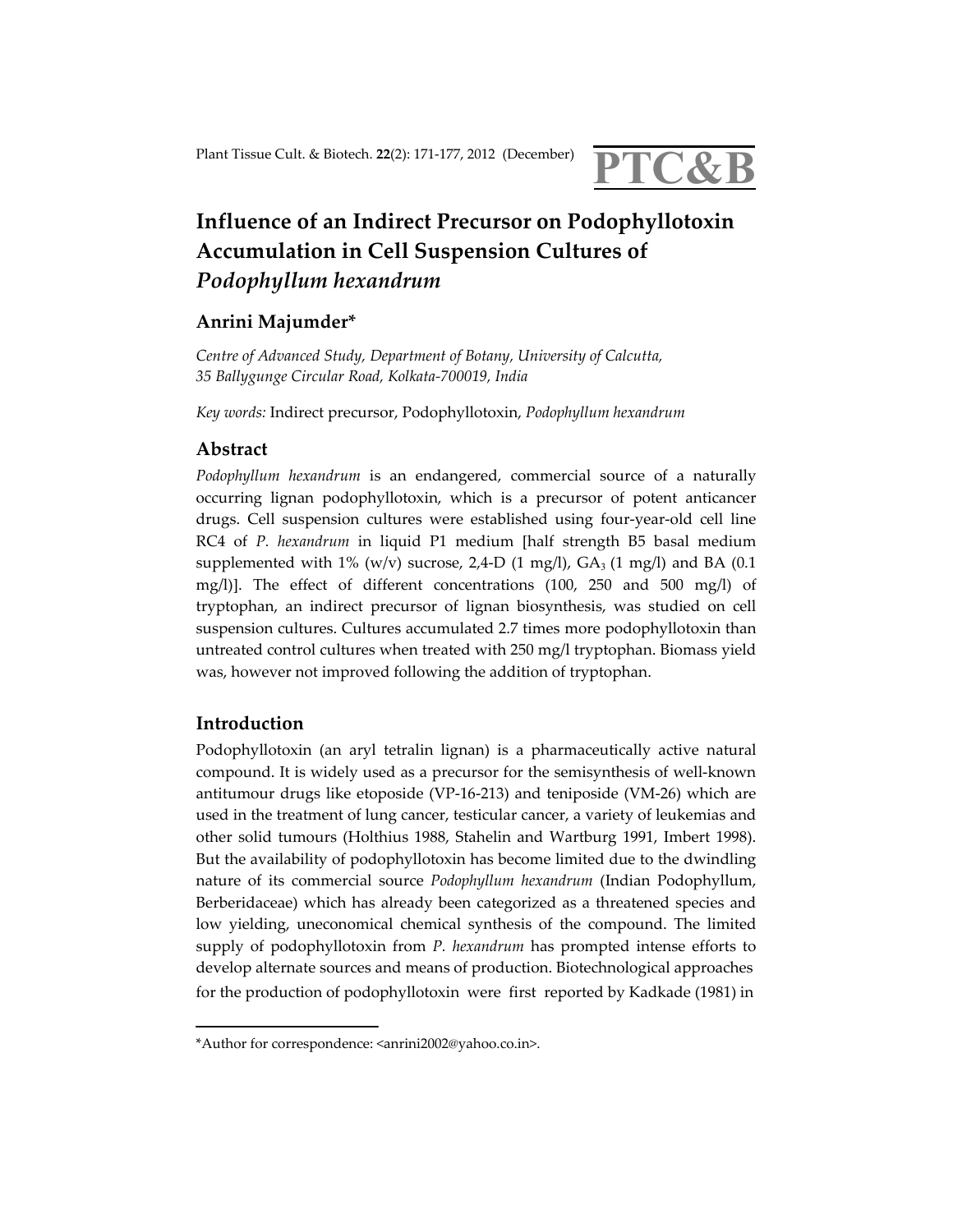*P. peltatum* (American Podophyllum) and by Uden et al. (1989) in *P. hexandrum*  callus cultures. Since then several studies have been carried out for improvement of podopyllotoxin accumulation in cell cultures of *P. hexandrum* (Uden et al. 1990, Woerdenbag et al. 1990, Chattopadhyay et al. 2002, 2003, Lin et al. 2003). The author has also successfully initiated and maintained cell cultures of *P. hexandrum* for several years in their laboratory (Majumder and Jha 2009). The objective of the present study was to improve podophyllotoxin accumulation in cell suspension cultures of *P. hexandrum* through addition of tryptophan, an indirect precursor of lignan biosynthesis.

#### **Materials and Methods**

Cell suspension cultures of four-year-old friable cell line RC4 (Majumder and Jha 2009) were initiated and established in 20 ml liquid P1 medium [half strength B5 basal medium (Gamborg et al. 1968) supplemented with 1% (w/v) sucrose, 2,4-D  $(1 \text{ mg/l})$ ,  $GA_3$   $(1 \text{ mg/l})$  and BA  $(0.1 \text{ mg/l})$  in 150 ml flasks. Cultures were incubated in dark at 100 rpm on a gyratory shaker at  $24 \pm 1^{\circ}$ C with relative humidity of 55 -60% and subcultured after a period of 14 days by filtering through sterile mesh  $(60 \mu m)$  to obtain finely suspended cells. Larger cell aggregates were removed. A volume of 5 ml of inoculum  $(\sim 10<sup>4</sup>$  cells/ml) was transferred to 20 ml fresh medium  $(1 : 4)$  in a 150 ml flask. Cultures were maintained by regular subculturing at two weeks interval. Samples were collected from finely dispersed cell suspension cultures and regularly examined under inverted microscope (Model: LABOVERT, Leitz). Cell density was estimated and monitored by using a hemocytometer.

Different concentrations (100, 250 and 500 mg/l) of filter sterilised tryptophan were added to 14-day-old cell suspension cultures established with four-year-old cell line RC4 as mentioned above and grown at 100 rpm on a gyratory shaker at  $24 \pm 1$ °C in the dark with relative humidity of 55 - 60%. After seven days cultures from each flask were dried (48 hrs, 45°C) and weighed after harvesting cells on a Buchner funnel applied with a filter paper for analysis of cell growth and podophyllotoxin content. Growth index (GI) was expressed as a ratio of final and initial dry weights (DW) of the cell masses. Ten replicates were used for each treatment and all experiments were repeated thrice.

Podophyllotoxin was extracted from cultured cells following the method of Heyenga et al. (1990) with modification and analysed by HPLC using standard samples of podophyllotoxin (Sigma). Samples (0.1 - 0.2 gDW) were heated with dehydrated ethanol on water bath for 3 hrs after which the ethanol phase was evaporated to dryness. Extracts of cell free medium were prepared by mixing with chloroform (1 : 2) and stirred continuously for 3 hrs using a magnetic stirrer.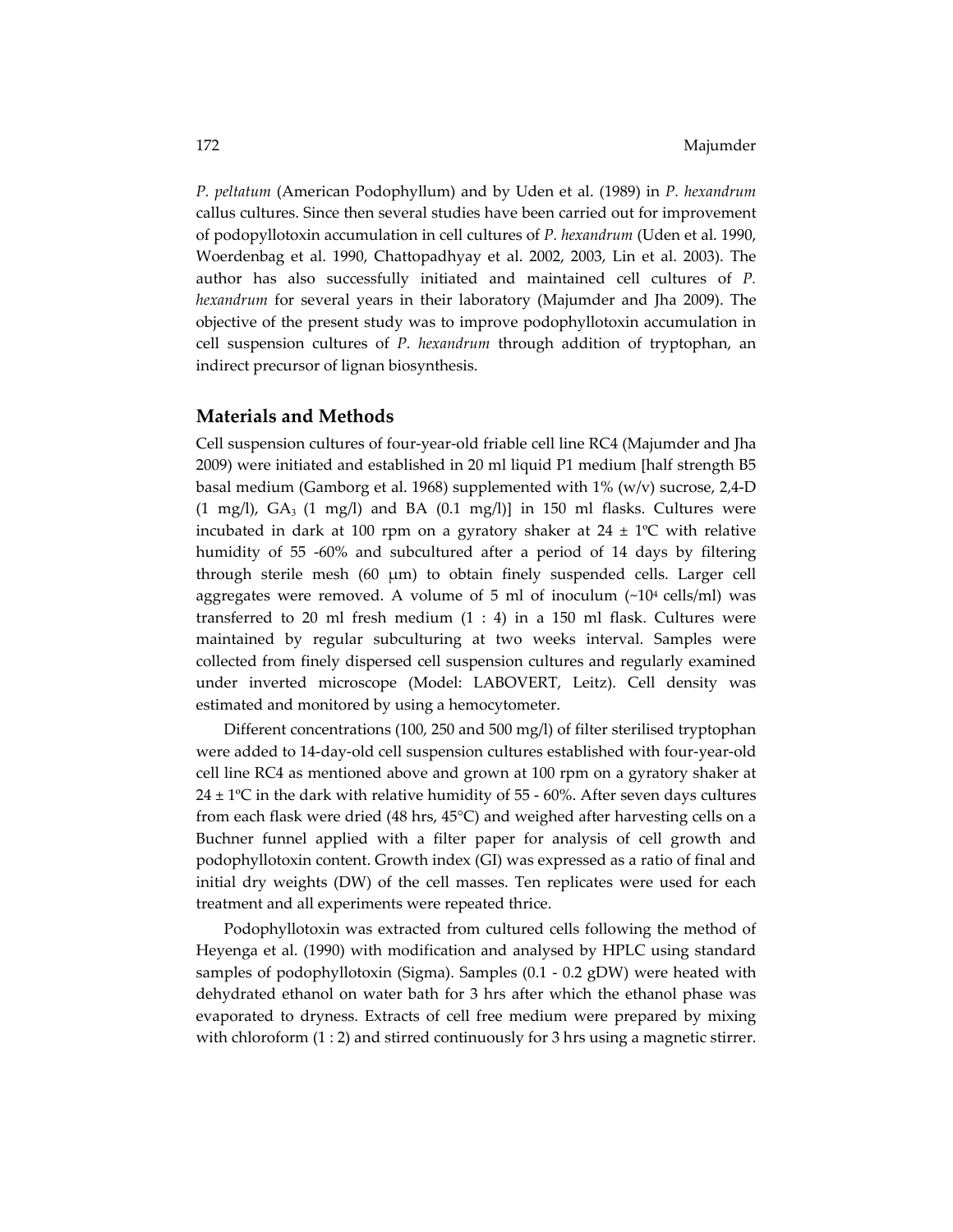The chloroform fractions were separated using a separatory funnel and dried. The dried residues were redissolved in 1 ml analytical grade methanol, filtered (Sartotius filters,  $0.22 \mu m$ ) prior to analysis and analysed by HPLC as reported earlier (Majumder and Jha 2009). For quantitative analysis peak areas were used to calculate the amount of podophyllotoxin present in the cultured cells and these were compared to the standard. The standard sample was used to construct a calibrated graph by plotting peak areas versus amount of podophyllotoxin injected over a range of 5 -40 µg. The relationship was linear over ten measurements. Identification of podophyllotoxin was done by retention time and spiking with standard (Majumder and Jha 2009). Podophyllotoxin was identified by preparative HPLC and identified using 1H-NMR by comparing with literature values (Jackson and Dewick 1984a).

Data were analysed by ANOVA to detect significant differences between means (Sokal and Rohlf 1987). Means differing significantly were compared using the Duncan (1955) DMRT at the 5% probability level. Variability around the mean was represented as  $\pm$  the standard error.

## **Results and Discussion**

Growth kinetics of cell suspension culture of RC4 showed a typical growth pattern characteristic of cell suspensions (Fig. 1). Cell counting with hemocytometer revealed that there was rapid growth during the first phase of the growth cycle (day 0 to day 14) followed by an inhibition of growth in the second phase (day 14 to day 21). Maximum cell density  $(13.4 \pm 0.5 \times 10^4 \text{ cells/ml})$ was noted on day 14 after which there was a sharp decline in cell density  $(10 \pm 1)$  $\times$  10<sup>4</sup> cells/ml on day 21). Thus, tryptophan was added on the 14th day of the growth cycle and cells harvested seven days later.

The effect of tryptophan on biomass yield and podophyllotoxin accumulation in cell suspension cultures of RC4 was studied. In untreated cell suspensions, podophyllotoxin content was  $2.8 \pm 0.5$  mg/gDW. Suspension cultures accumulated 2.7 times more podophyllotoxin than untreated control cultures when treated with 250 mg/l tryptophan (Fig. 2). But higher (500 mg/l) or lower (100 mg/l) concentrations of tryptophan used could not improve podophyllotoxin accumulation in cell suspension cultures. Podophyllotoxin was not detected in any of the culture media analysed indicating that it was only present intracellularly and not exuded in the culture medium. However, cell growth decreased after the addition of tryptophan.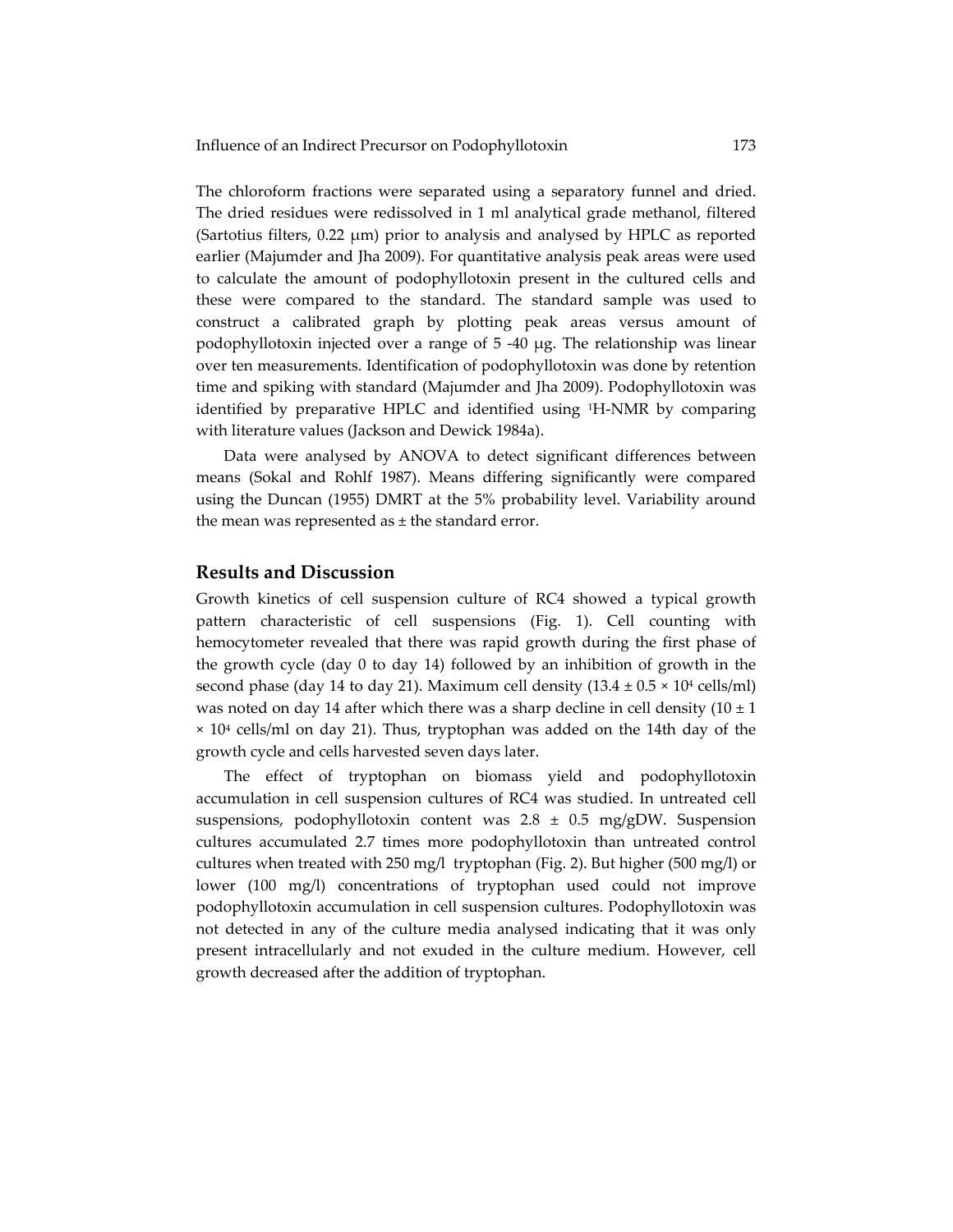

Fig. 1. Growth kinetics of cell line RC4 cultured in 20 ml liquid P1 medium in the dark at 100 rpm at  $24 \pm 1^{\circ}$ C over a period of 21 days. All values are means  $\pm$  standard error of three independent experiments (n = 15). Inoculum density  $\sim$  6  $\times$  10<sup>4</sup> cells/ml suspension.



Fig. 2. Effect of tryptophan on biomass yield and podophyllotoxin content in cell suspension cultures of cell line RC4 after a period of 21 days. All values are means ± standard error of three independent experiments ( $n = 30$ ). Values with different letters are significantly different from each other at  $p \leq 0.05$  according to ANOVA and DMRT.

 Exogenous supply of a biosynthetic precursor to the culture medium is an interesting alternative to increase the yield of a desired product; bottlenecks and flux imbalances in biosynthetic pathways are overcome by supplying exogenous compounds that are relatively close to the desired product (Lin et al. 2003).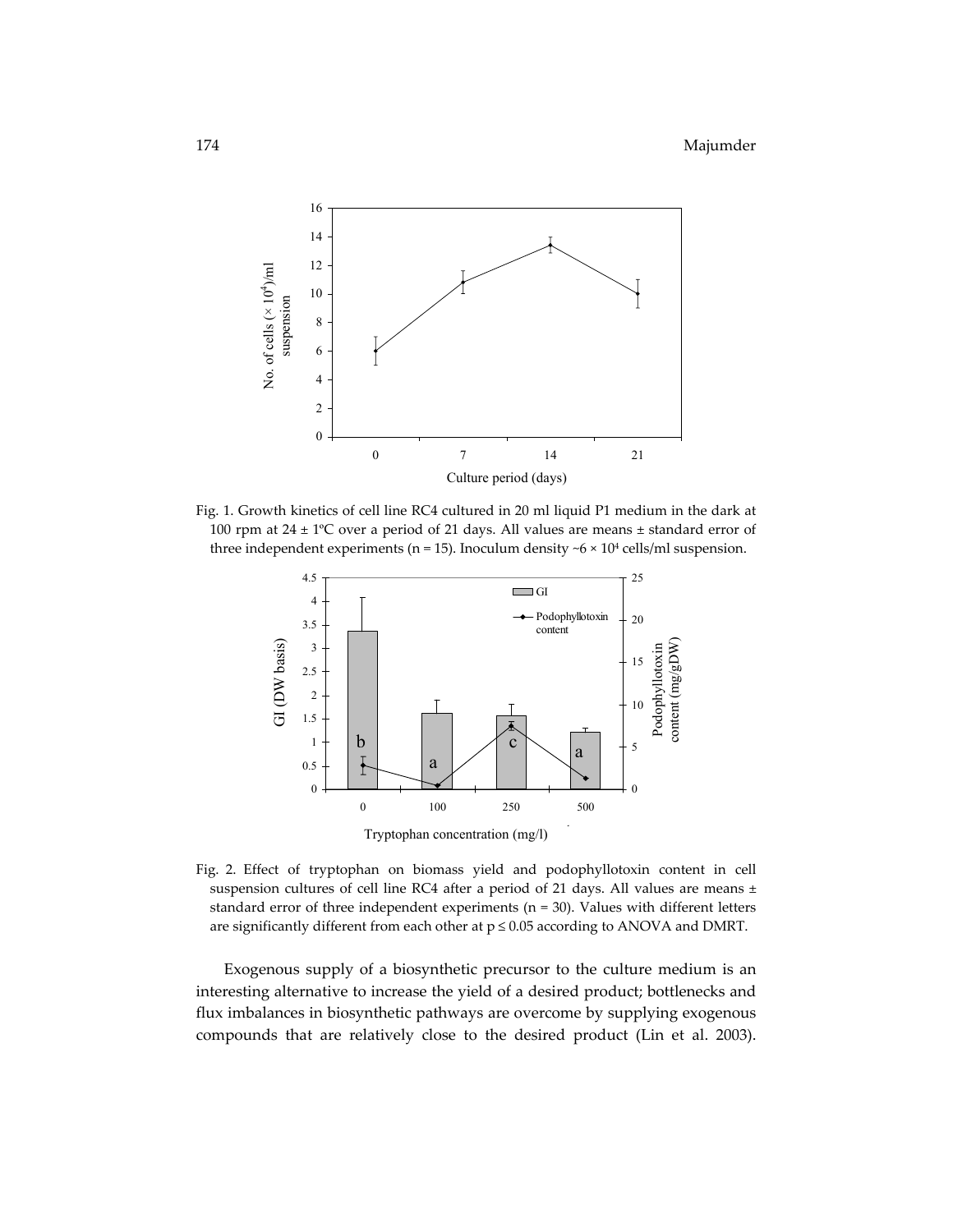Attempts to increase the production of plant secondary metabolites by supplying biosynthetic precursors have been effective in many cases (Fett-Neto et al. 1994, Ghosh et al. 2002, Masoumian et al. 2011, Riedel et al. 2012). Podophyllotoxin, a lignan, is a product of the phenylpropanoid pathway. The biosynthesis of lignans originates from phenylalanine and tyrosine (Ward 1982, Vardapetyan et al. 2003) which are converted via a series of intermediates to coniferyl alcohol, a key precursor in the pathway (Jackson and Dewick 1984b). In the present study, tryptophan, although not a compound from the phenylpropanoid pathway, could improve the accumulation of podohyllotoxin in cell suspension cultures. Tryptophan and phenylalanine/tyrosine are generated from the common precursor chorismate (Maeda and Dudareva 2012), which in turn is produced by the condensation of shikimate with a molecule of phosphoenolpyruvate (Yao et al. 1995). Enzyme chorismate mutase converts chorismate to prephenate which is the first committed step in the synthesis of phenylalaine and tyrosine (Schnappauf et al. 1998). Evidence shows that this enzyme is strongly activated by tryptophan (Schmidheini et al. 1989, 1990, Braus 1991). Thus improvement in podophyllotoxin accumulation in cell suspension cultures might be due to positive feedback activation of phenylalanine and tyrosine biosynthesis by tryptophan (Bentley 1990). Tryptophan can thus been considered as an indirect precursor in the biosynthesis of podophyllotoxin. There is no previous report on the effect of this indirect precursor of lignan biosynthesis on cell suspension cultures of *P. hexandrum*. However, tryptophan adversely affected cell growth. Thus, optimization of a two-stage-culture system for biomass accumulation and podophyllotoxin production might further improve the yield of podophyllotoxin in cell suspension cultures of *P. hexandrum.*

#### **Acknowledgement**

The author thanks Prof. S. Jha, mentor, WOS-A-DST (Women Scientists Scheme of the Department of Science & Technology, Govt. of India) programme and Programme Coordinator, Centre of Advanced Study, Department of Botany, University of Calcutta for providing facilities. The award of WOS-A by DST is also gratefully acknowledged.

### **References**

- **Bentley R** (1990) The shikimate pathway A metabolic tree with many branches. Crit. Rev. Biochem. Mol. Biol. **25**: 307-384.
- **Braus GH** (1991) Aromatic amino acid biosynthesis in the yeast *Saccharomyces cerevisiae*: A model system for the regulation of a eukaryotic biosynthetic pathway. Microbiol. Rev. **55**(3): 349-370.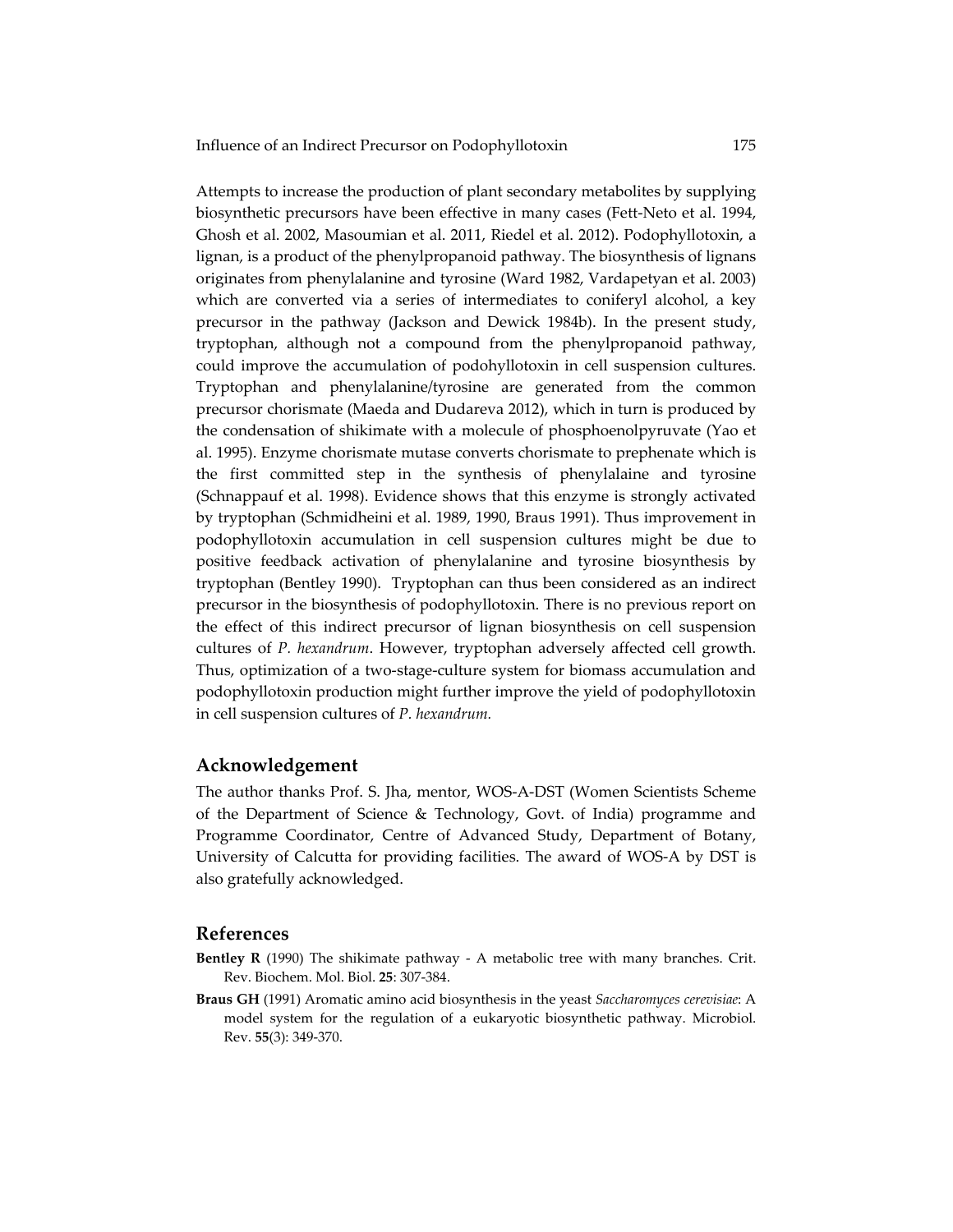- **Chattopadhyay S, Mehra RS, Srivastava AK, Bhojwani SS** and **Bisaria VS** (2003) Effect of major nutrients on podophyllotoxin production in *Podophyllum hexandrum* suspension cultures. Appl. Microbiol. Biotechnol. **60**: 541-546.
- **Chattopadhyay S, Srivastava AK** and **Bisaria VS** (2002) Optimisation of culture parameters for production of podophyllotoxin in suspension culture of *Podophyllum hexandrum*. Appl. Biochem. Biotechnol. **102/103**: 381-393.
- **Duncan DB** (1955) Multiple range and multiple F-tests. Biometrics **11**: 1-42.
- **Fett-Neto AG, Melanson SJ, Nicholson SA, Pennington JJ** and **Dicosmo F** (1994) Improved taxol yield by aromatic carboxylic acid and amino acid feeding to cell cultures of *Taxus cuspidata*. Biotechnol. Bioeng. **44**: 967-971.
- **Gamborg OL, Miller RA** and **Ojima K** (1968) Nutrient requirements of suspension cultures of soyabean root cells. Exp. Cell Res. **50**: 151-158.
- **Ghosh B, Mukherjee S, Jha TB** and **Jha S** (2002) Enhanced colchicine production in root cultures of *Gloriosa superba* by direct and indirect precursors of the biosynthetic pathway. Biotechnol. Lett. **24**: 231-234.
- **Heyenga AG, Lucas JA** and **Dewick PM** (1990) Production of tumour inhibitory lignans in callus culltures of *Podophyllum hexandrum*. Plant Cell Rep. **9**: 382-385.
- **Holthius JJM** (1988) Etoposide and teniposide: Bioanalysis, metabolism and clinical pharmokinetics. Pharm. Weekbl. **10**: 101-116.
- **Imbert TF** (1998) Discovery of podophyllotoxins. Biochimie **80**: 207-222.
- **Jackson DE** and **Dewick PM** (1984a) Aryltetralin lignans from *Podophyllum hexandrum*  and *Podophyllum peltatum*. Phytochemistry **23**: 1147-1152.
- **Jackson DE** and **Dewick PM** (1984b) Biosynthesis of *Podophyllum* lignans-I. Cinnamic acid precursors of podophyllotoxin in *Podophyllum hexandrum*. Phytochemistry **3**: 1029- 1035.
- **Kadkade PG** (1981) Formation of podophyllotoxin by *Podophyllum peltatum* tissue cultures. Naturwissenchaften **68**: 481-482.
- **Lin H, Kian HK** and **Doran PM** (2003) Production of podophyllotoxin using cross-species coculture of *Linum flavum* hairy roots and *Podophyllum hexandrum* cell suspensions. Biotechnol. Prog. **19**: 1417-1426.
- **Maeda H** and **Dudareva N** (2012) The shikimate pathway and aromatic amino acid biosynthesis in plants. Annu. Rev. Plant Biol. **63**: 73-105.
- **Majumder A** and **Jha S** (2009) Characterization of podophyllotoxin yielding cell lines of *Podophyllum hexandrum*. Caryologia **62**(3): 220-235.
- **Masoumian M, Arbakariya A, Syahida A** and **Maziah M** (2011) Effect of precursors on flavonoid production by *Hydrocotyle bonariensis* callus tissues. Afr. J. Biotechnol. **10**(32): 6021-6029.
- **Riedel H, Akumo DN, Saw NMMT, Kütük O, Neubauer P** and **Smetanska I** (2012) Elicitation and precursor feeding influence phenolic acids composition in *Vitis vinifera*  suspension culture. Afr. J. Biotechnol. **11**(12): 3000-3008.
- **Schmidheini T, Sperisen P, Paravicini G, Hütter R** and **Braus G** (1989) A single point mutation results in a constitutively activated and feedback-resistant chorismate mutase of Saccharomyces cerevisiae. J. Bacteriol. **171**: 1245-1253.